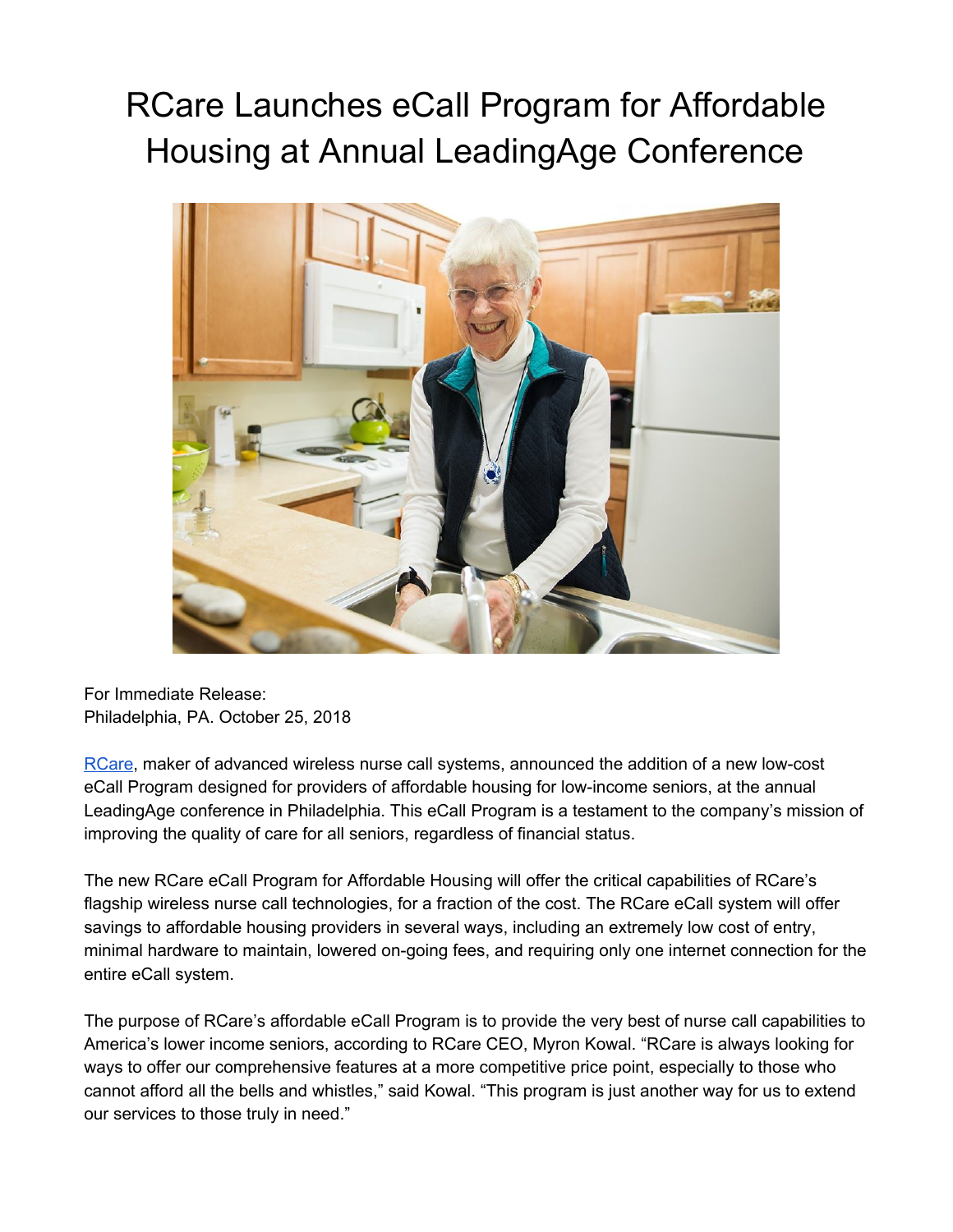The RCare eCall Program is simple to install, with one small wall-based touchscreen server and one pendant for each resident. If the building has an existing internet connection, that will be sufficient for the RCare eCall Program. No landlines are required. When a resident presses the pendant, the RCare panel will notify the call center, who will assess the situation directly and determine further actions.

RCare has had a busy year of progress and innovations including the announcement of an [Amazon](http://www.ireachcontent.com/news-releases/alexa-tell-my-nurse-i-need-help-rcare-announces-alexa-integration-687815121.html) [Alexa](http://www.ireachcontent.com/news-releases/alexa-tell-my-nurse-i-need-help-rcare-announces-alexa-integration-687815121.html) skill, their iOS app launch for RCare Mobile, and RCare's integration with [PointClickCare](https://pointclickcare.com/). RCare was recently nominated for two mobile caregiving awards for "Best of 2018" Mobile Star [Awards](http://www.mobilevillage.com/mobile-star-awards/).

RCare will be launching the new eCall Program for Affordable Housing in Booth 1313 at the LeadingAge Annual Conference October 29-31 in Philadelphia. Stop by the booth to check out the latest in advanced nurse call technologies.

## ABOUT RCARE

[RCare](http://rcareinc.com/) is a global provider of wireless nurse call and personal emergency response systems for the entire spectrum of eldercare and senior living. Our components integrate into a variety of healthcare communication systems to create efficient and verifiable responses to medical emergencies. RCare works together with distribution partners to build individualized, flexible and seamless systems to enhance both caregiving and resident quality of life. Contact [info@rcareinc.com](mailto:info@rcareinc.com) or call 585-671-4144. [www.rcareinc.com](http://www.rcareinc.com/)

**Twitter handle:** [@ResponseCare](https://twitter.com/ResponseCare) **FB handle:** @RCareInc

## **About LeadingAge Annual Meeting & Expo:**

October 28-31, 2018 1101 Arch Street Philadelphia, 19107 United States

**Tradeshow Expo Dates/Times:** Monday, October 29, 11:30-3:30 Tuesday, October 30, 12:00-3:30 Wednesday, October 31, 9:30-11:30

## **LeadingAge Schedule:** <http://leadingage.org/conference-happenings>

To schedule an appointment, contact Gary Jones at [garyj@rcareinc.com](mailto:garyj@rcareinc.com) or call 585-671-4144.